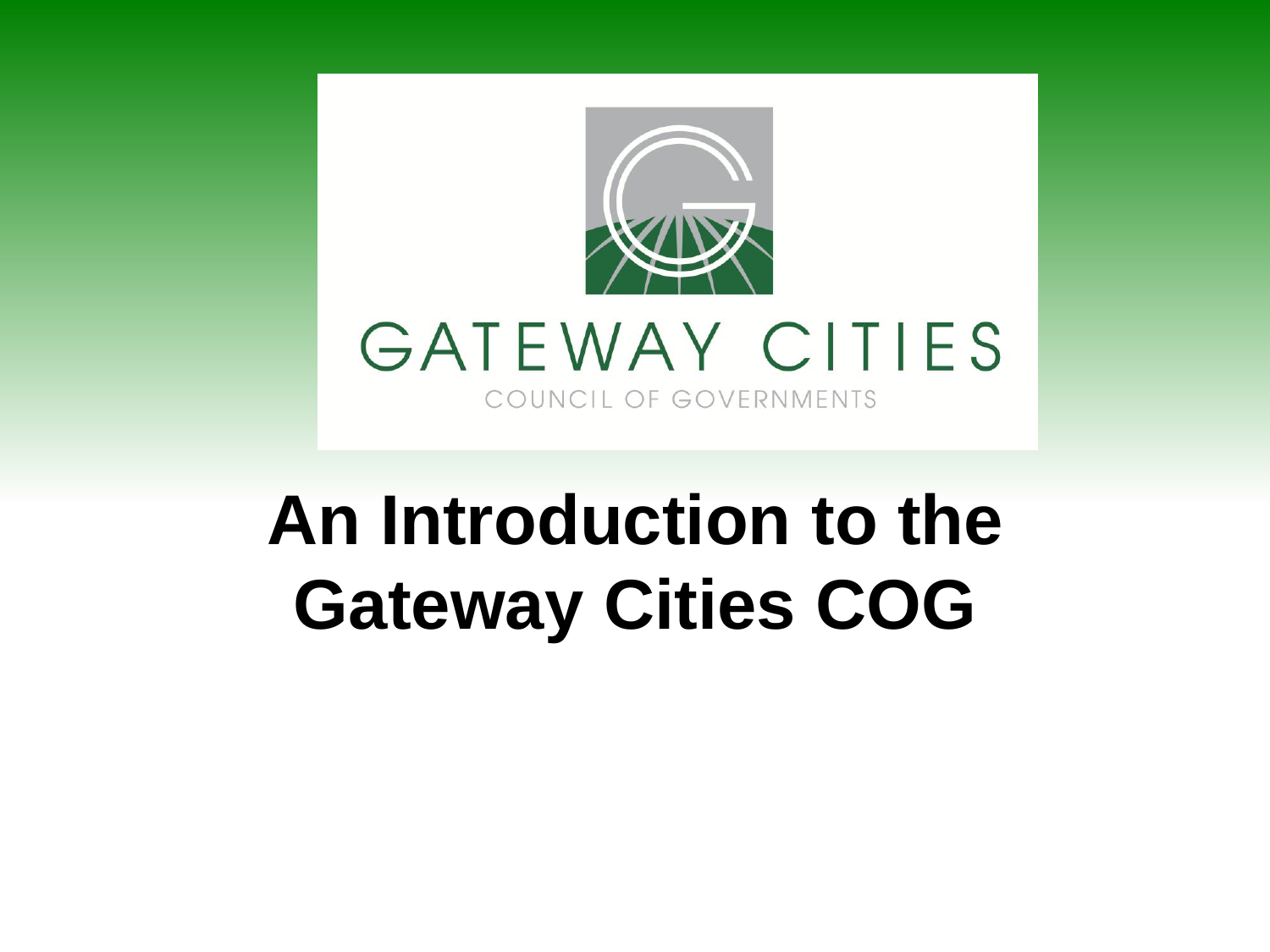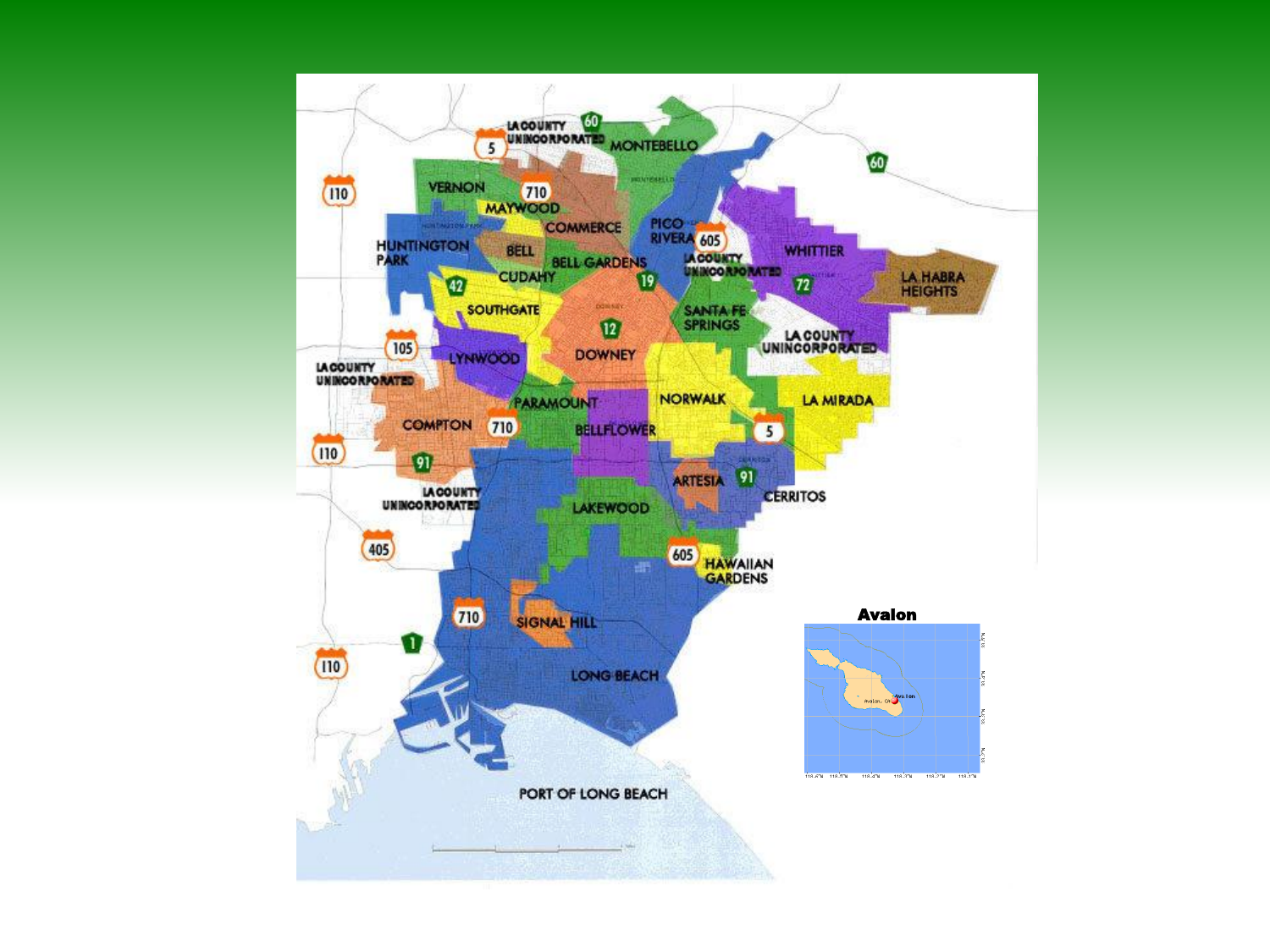#### **GATEWAY CITIES COUNCIL OF GOVERNMENTS**



#### **Gateway Cities**

Artesia ~ Avalon ~ Bell ~ Bellflower ~ Bell Gardens ~ Cerritos ~ Commerce ~ Compton ~ Cudahy ~ Downey ~ Hawaiian Gardens ~ Huntington Park ~ La Habra Heights ~ La Mirada ~ Lakewood ~ Long Beach ~ Lynwood ~ Maywood ~ Montebello ~ Norwalk ~ Paramount ~ Pico Rivera ~ Santa Fe Springs ~ Signal Hill ~ South Gate ~ Vernon ~ Whittier ~ Los Angeles County, Supervisorial Districts 1, 2, & 4 ~ Port of Long Beach (Ex Officio Member)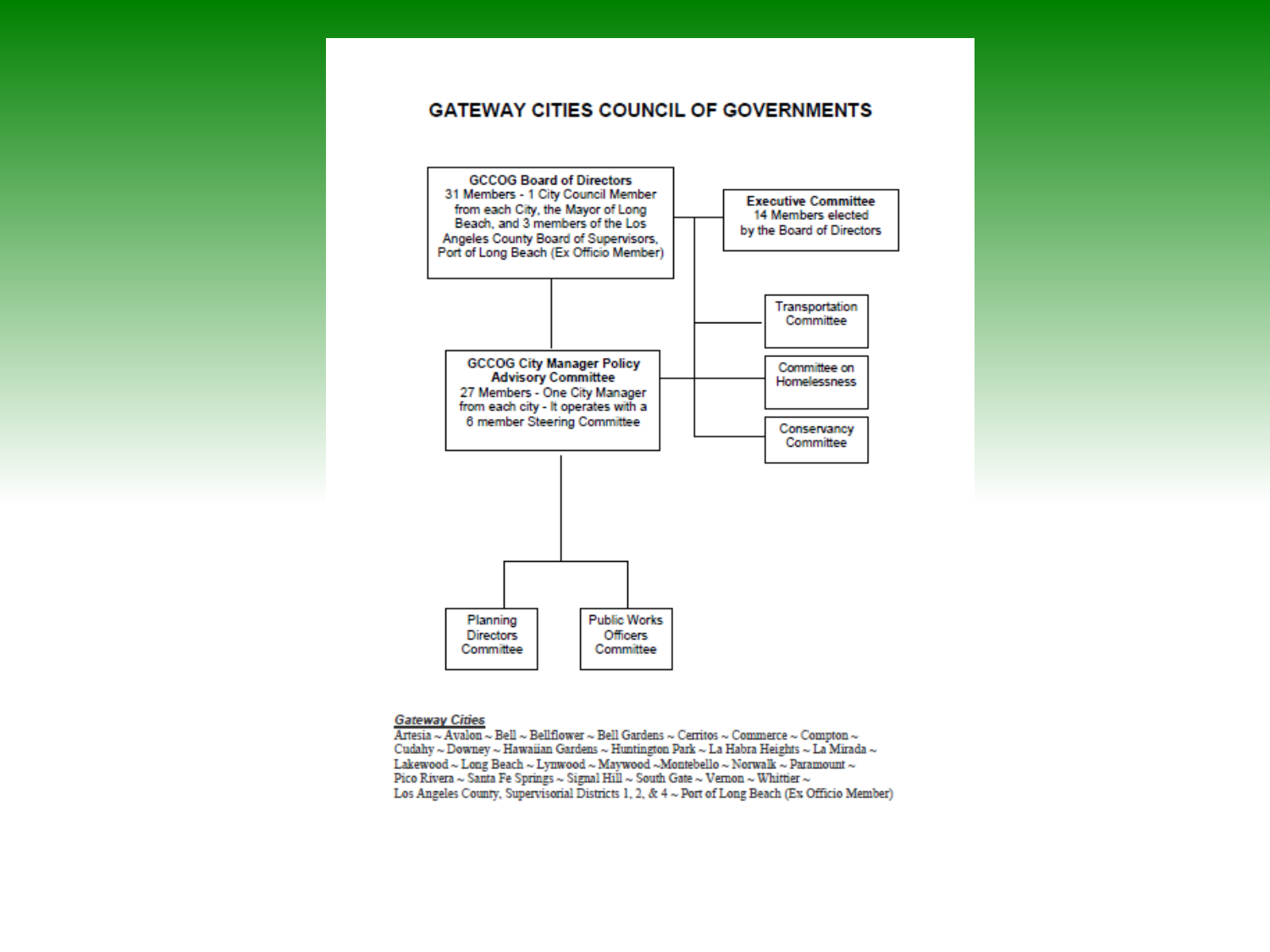## **Gateway Cities COG Mission**

 $\checkmark$ Transportation Air Quality **√Housing** Economic Development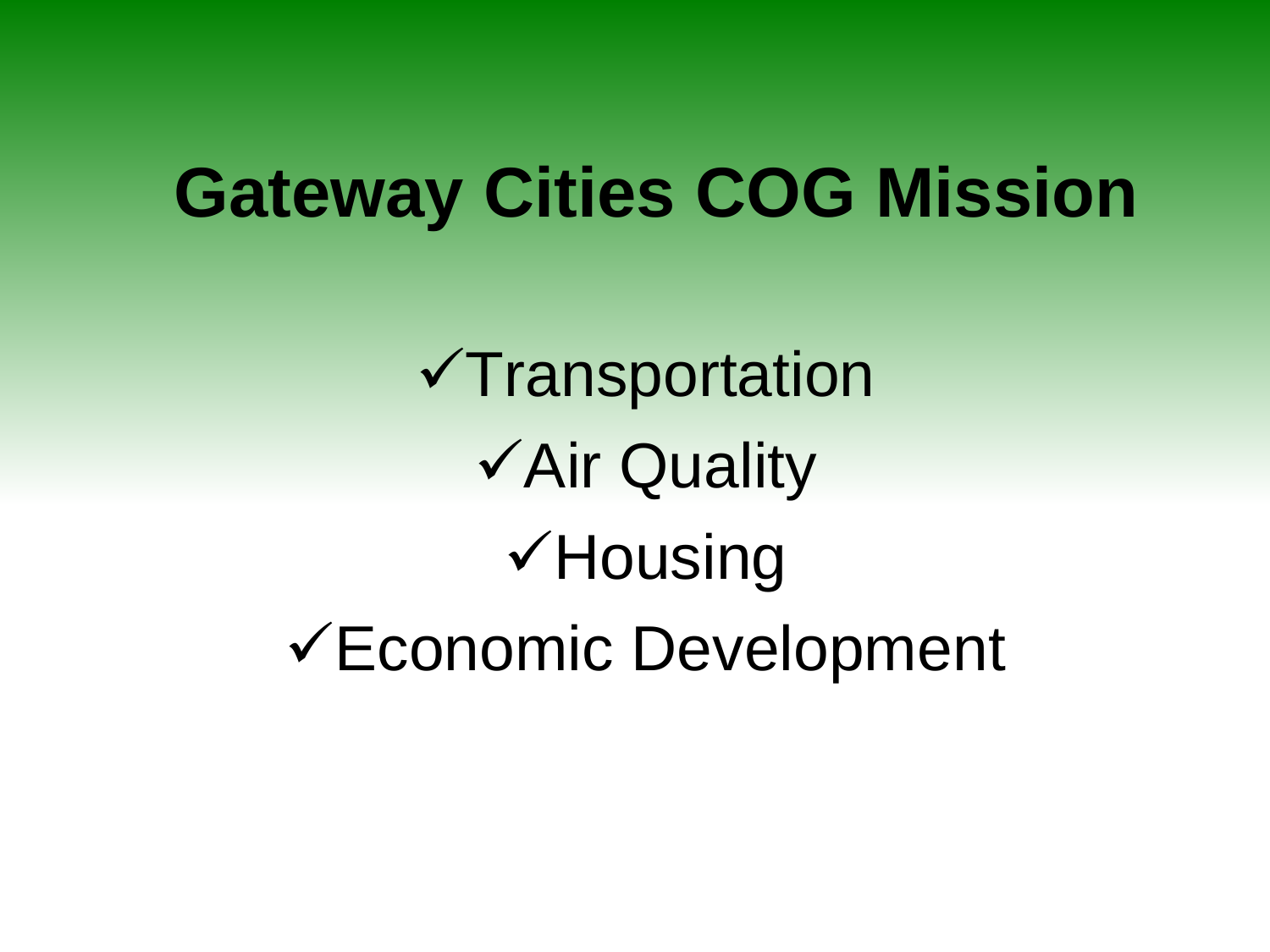## Gateway Cities COG Overall Initiatives

#### **Transportation Planning Through Corridors and Programs**

- **I-5 Corridor**
- **I-710 Corridor**
- **91/605/405 Corridor**
- **Pacific Electric/West Santa Ana Branch Transit Corridor**
- **Eastside Transit Corridor Phase 2**
- **Goods Movement Programs**
- **High Speed Rail Coordination and Commuter Rail Coordination**
- **EXECUTE:** Arterial Highways System Planning
- **Transit/Municipal Operators/Service Sector**
- **Intelligent Transportation Systems Planning**
- **Gateway Cities Cross Border Projects**
- **I-405 Interagency Coordination**
- **EXECUTE:** Gateway Cities COG Transportation Strategic Plan **Initiative**
- **Regional Transportation Funding/ Advocacy**
- **SCAG Regional Transportation Plan (RTP)**
- **MTA Long Range Transportation Plan (LRTP)**
- **EXECUTE:** Measure R Projects & Funding
- **Truck Inspection & Enforcement Study**
- **EXEC** Gateway Cities Technology Plan for Goods Movement
- **I-710 Early Action Projects**
- **I-605 Congestion Hot Spots Projects**

### **Housing**

- **Sustainability (SCS)**
- **B** RHNA
- **EXECUTE:** Homeless Initiative

#### **Air Quality**

- I-710 Air Quality Directives
- Gateway Cities Air Quality Action Plan (AQAP)
- Zero Emission Goods Movement Technology (including AQMD and CalStart initiative)
- **Sustainable Communities Strategy**

#### **Economic Development**

- Improve Mobility
- **Air Quality/Economy Balance**
- **Infrastructure**
- Gateway Cities Demographic and Economic Data Center
- Job Creation and Economic Revitalization Program

The Gateway Cities COG is creating a database that serves as the foundation for developing a credible forecasting tool to promote an economic development vision for the Gateway Cities subregion.

### **Ongoing Activities**

- Rivers and Mountains Conservancy
- **Storm Water Run-off Studies (TMDL)**